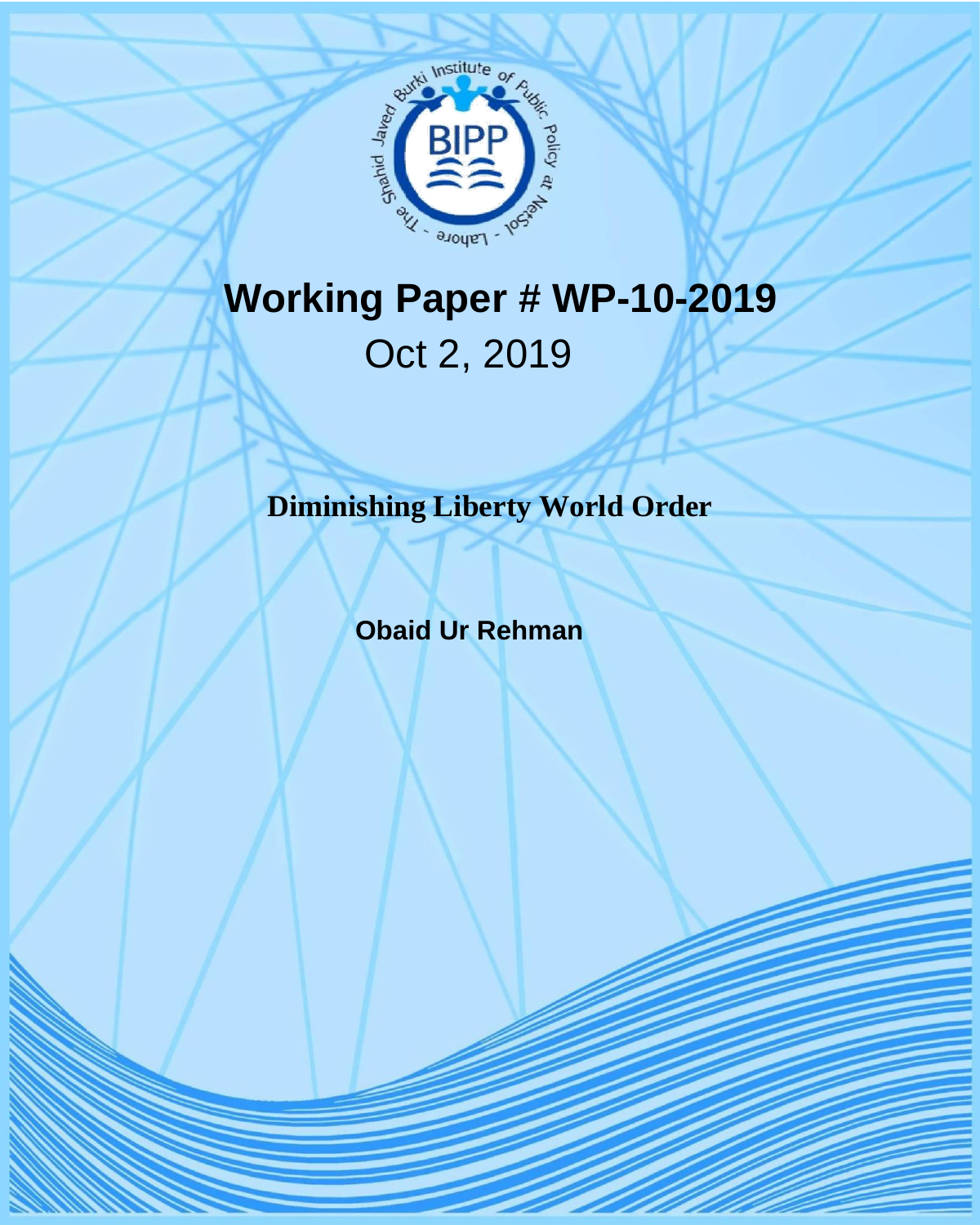## **Diminishing Liberal World Order**

## **By Obaid ur Rehman, Research Internee**

Liberty is described as a condition in which a man's desire regarding his own person and property, is unopposed by any other's desire. John Locke, an English philosopher and physician, used the same core idea:

*"All men are naturally in a state of perfect freedom to order their actions and dispose of their possessions and persons as they think fit, within the bounds of the law of nature, without asking leave or depending upon the will of another person." <sup>1</sup>*

Gorge Orwell, in his novel 1984, discussed about the infringement of citizens' rights. It is a dystopian novel published in June 1949. The story takes place in imagined future, year 1984, when much of the world has fallen victim to perpetual war and propaganda. The main idea is that in totalitarian regime, government or Big brother is all pervasive. Thought crime is death in this regime. One cannot question on anything and must obey whatever the state orders to do. People being hypnotized, implementation of laws without laws etc., are the other characteristics of the socio-political ethos, which to a great extent, are manifested in many societies even now.

According to the data, out of 7.6 billion people, 37% people say that they do not feel free which is a surprising figure in the wake of new world order of liberal democracy which is based on globalization, freedom of speech and expression, religious freedom, human rights etc.

In the early  $20<sup>th</sup>$  century, Soviets offered the world a politico-economic and governance system, socialism, based on a single party rule and operating through all powerful state that controlled all aspects of life. On the other hand, the Western countries espoused democratic liberalism with limited role of state, primacy of individual rights, freedom of speech, freedom of press, religious freedom with the aspiration to eliminate social inequalities etc. In 1991, after the collapse of Soviet Union, the belief that the world had finally found the ideal model based on democratic liberalism of governance gained wide acceptance.

The move away from the Soviet model picked up force with the popularity of the "Washington Consensus". It is a set of 10 economic policy prescription considered to constitute the standard reform package promoted for developing countries. The prescriptions encompassed policies in such areas as macroeconomic stabilization, economic opening with respect to both trade and investment, and the expansion of market forces within the domestic economy.

A system which was considered as the ideal model of governance, even adopted by communist societies like Russia and China, sadly is now on decline. There are indeed several illiberal versions of democracy that are in existence around the globe. The countries which were once the flag bearers of the system are now going towards anti-globalization and transforming into totalitarian societies. Multilateralism, supremacy of the international economic institutions, security alliances and liberal political norms are four main pillars that solidify the liberal world

 $\overline{a}$ 

<sup>1</sup><https://www.freemansperspective.com/what-is-liberty-exactly/>